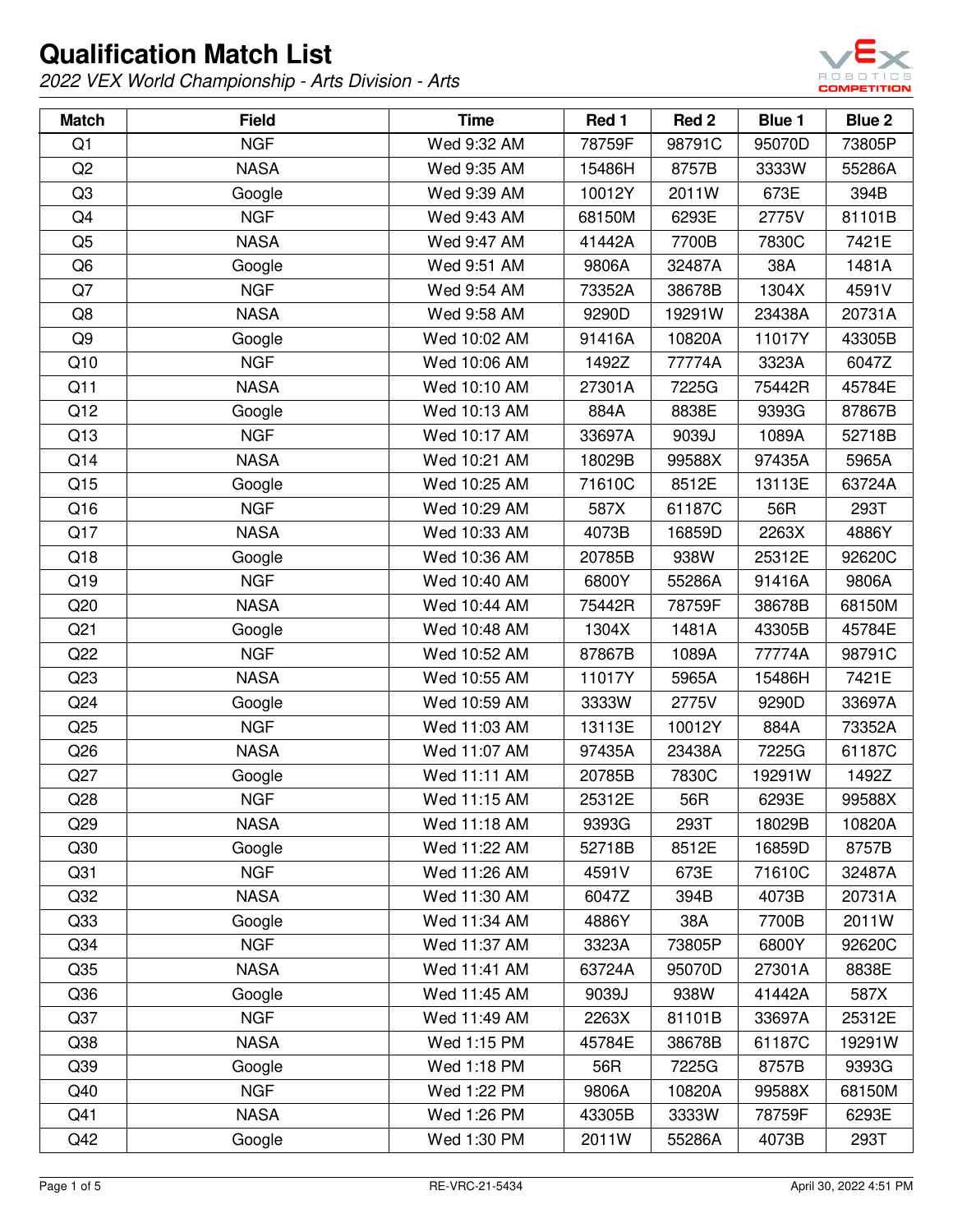

| <b>Match</b> | <b>Field</b> | <b>Time</b> | Red 1  | Red <sub>2</sub> | Blue 1 | Blue <sub>2</sub> |
|--------------|--------------|-------------|--------|------------------|--------|-------------------|
| Q43          | <b>NGF</b>   | Wed 1:34 PM | 884A   | 1304X            | 23438A | 2775V             |
| Q44          | <b>NASA</b>  | Wed 1:37 PM | 673E   | 77774A           | 38A    | 18029B            |
| Q45          | Google       | Wed 1:41 PM | 27301A | 11017Y           | 3323A  | 73352A            |
| Q46          | <b>NGF</b>   | Wed 1:45 PM | 95070D | 1481A            | 9290D  | 587X              |
| Q47          | <b>NASA</b>  | Wed 1:49 PM | 7421E  | 6800Y            | 2263X  | 938W              |
| Q48          | Google       | Wed 1:53 PM | 6047Z  | 73805P           | 9039J  | 75442R            |
| Q49          | <b>NGF</b>   | Wed 1:56 PM | 92620C | 1089A            | 8512E  | 7700B             |
| Q50          | <b>NASA</b>  | Wed 2:00 PM | 20731A | 1492Z            | 63724A | 4886Y             |
| Q51          | Google       | Wed 2:04 PM | 81101B | 98791C           | 4591V  | 8838E             |
| Q52          | <b>NGF</b>   | Wed 2:08 PM | 16859D | 32487A           | 41442A | 10012Y            |
| Q53          | <b>NASA</b>  | Wed 2:12 PM | 91416A | 71610C           | 20785B | 5965A             |
| Q54          | Google       | Wed 2:16 PM | 7830C  | 13113E           | 52718B | 15486H            |
| Q55          | <b>NGF</b>   | Wed 2:19 PM | 97435A | 87867B           | 394B   | 1304X             |
| Q56          | <b>NASA</b>  | Wed 2:23 PM | 25312E | 4073B            | 6800Y  | 1481A             |
| Q57          | Google       | Wed 2:27 PM | 2263X  | 43305B           | 6047Z  | 7225G             |
| Q58          | <b>NGF</b>   | Wed 2:31 PM | 2775V  | 8757B            | 673E   | 587X              |
| Q59          | <b>NASA</b>  | Wed 2:35 PM | 92620C | 7421E            | 1492Z  | 33697A            |
| Q60          | Google       | Wed 2:38 PM | 4886Y  | 4591V            | 18029B | 27301A            |
| Q61          | <b>NGF</b>   | Wed 2:42 PM | 77774A | 99588X           | 55286A | 16859D            |
| Q62          | <b>NASA</b>  | Wed 2:46 PM | 6293E  | 20731A           | 9039J  | 98791C            |
| Q63          | Google       | Wed 2:50 PM | 41442A | 8838E            | 38678B | 38A               |
| Q64          | <b>NGF</b>   | Wed 2:54 PM | 63724A | 23438A           | 7830C  | 91416A            |
| Q65          | <b>NASA</b>  | Wed 2:58 PM | 5965A  | 52718B           | 87867B | 68150M            |
| Q66          | Google       | Wed 3:01 PM | 19291W | 3323A            | 71610C | 938W              |
| Q67          | <b>NGF</b>   | Wed 3:05 PM | 95070D | 10820A           | 2011W  | 884A              |
| Q68          | <b>NASA</b>  | Wed 3:09 PM | 9290D  | 45784E           | 56R    | 15486H            |
| Q69          | Google       | Wed 3:13 PM | 73352A | 78759F           | 32487A | 97435A            |
| Q70          | <b>NGF</b>   | Wed 3:17 PM | 75442R | 9806A            | 8512E  | 10012Y            |
| Q71          | <b>NASA</b>  | Wed 3:20 PM | 7700B  | 3333W            | 73805P | 11017Y            |
| Q72          | Google       | Wed 3:24 PM | 61187C | 9393G            | 13113E | 1089A             |
| Q73          | <b>NGF</b>   | Wed 3:28 PM | 293T   | 394B             | 20785B | 81101B            |
| Q74          | <b>NASA</b>  | Wed 3:32 PM | 4073B  | 33697A           | 38678B | 99588X            |
| Q75          | Google       | Wed 3:36 PM | 18029B | 6047Z            | 91416A | 25312E            |
| Q76          | <b>NGF</b>   | Wed 3:40 PM | 9039J  | 68150M           | 63724A | 92620C            |
| Q77          | <b>NASA</b>  | Wed 3:43 PM | 1304X  | 71610C           | 2011W  | 77774A            |
| Q78          | Google       | Wed 3:47 PM | 38A    | 87867B           | 9290D  | 43305B            |
| Q79          | <b>NGF</b>   | Wed 3:51 PM | 27301A | 19291W           | 8757B  | 1481A             |
| Q80          | <b>NASA</b>  | Wed 3:55 PM | 7830C  | 20731A           | 3333W  | 9806A             |
| Q81          | Google       | Wed 3:59 PM | 73352A | 75442R           | 95070D | 7421E             |
| Q82          | <b>NGF</b>   | Wed 4:02 PM | 394B   | 13113E           | 938W   | 2775V             |
| Q83          | <b>NASA</b>  | Wed 4:06 PM | 20785B | 61187C           | 78759F | 2263X             |
| Q84          | Google       | Wed 4:10 PM | 7700B  | 7225G            | 52718B | 32487A            |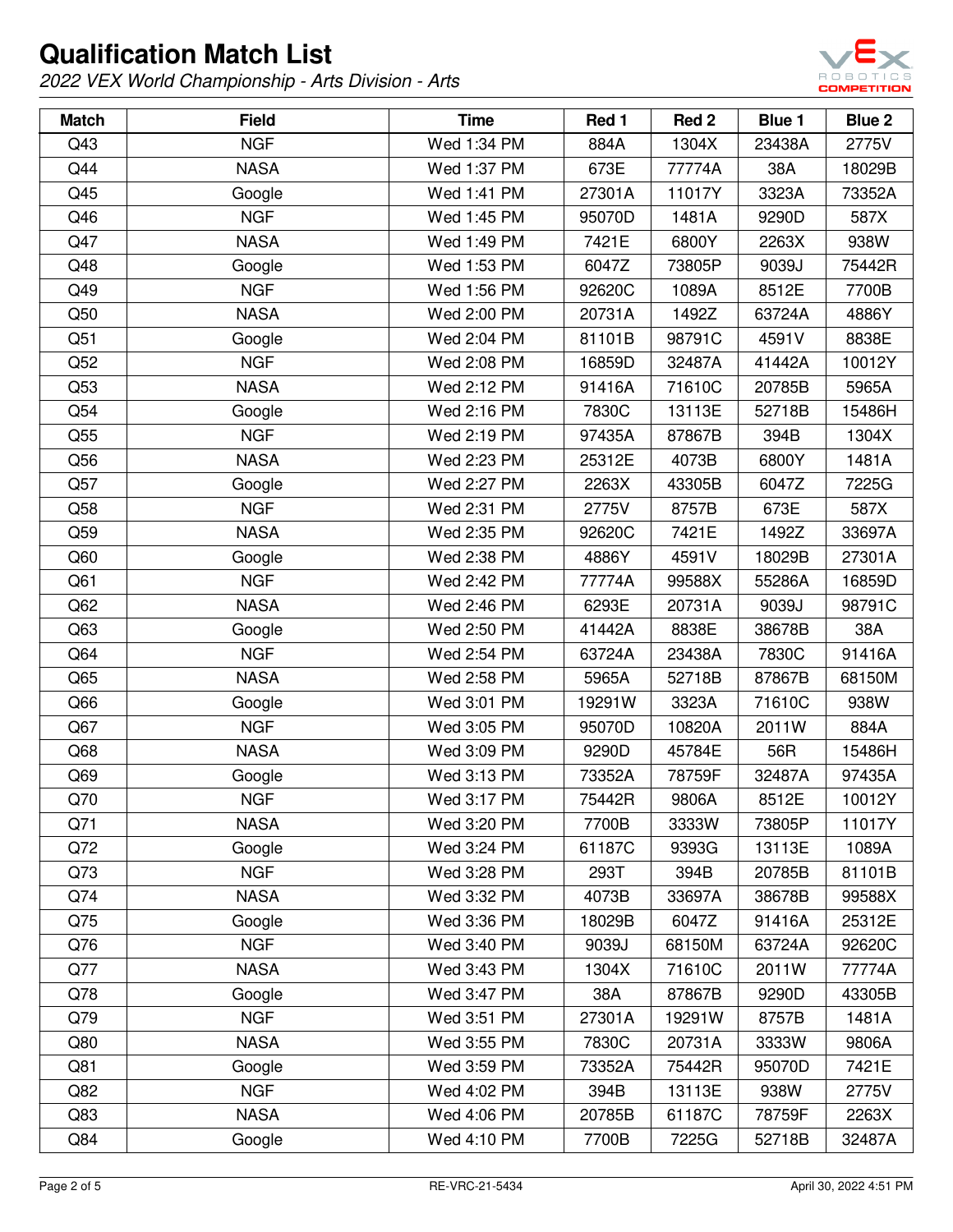

| <b>Match</b> | <b>Field</b> | <b>Time</b> | Red 1  | Red 2  | <b>Blue 1</b> | Blue 2 |
|--------------|--------------|-------------|--------|--------|---------------|--------|
| Q85          | <b>NGF</b>   | Wed 4:14 PM | 884A   | 673E   | 16859D        | 1089A  |
| Q86          | <b>NASA</b>  | Wed 4:18 PM | 587X   | 1492Z  | 10820A        | 8838E  |
| Q87          | Google       | Wed 4:22 PM | 97435A | 8512E  | 41442A        | 73805P |
| Q88          | <b>NGF</b>   | Wed 4:25 PM | 15486H | 81101B | 9393G         | 23438A |
| Q89          | <b>NASA</b>  | Wed 4:29 PM | 56R    | 98791C | 4886Y         | 6800Y  |
| Q90          | Google       | Wed 4:33 PM | 5965A  | 10012Y | 3323A         | 55286A |
| Q91          | <b>NGF</b>   | Wed 4:37 PM | 45784E | 6293E  | 293T          | 4591V  |
| Q92          | <b>NASA</b>  | Wed 4:41 PM | 11017Y | 92620C | 4073B         | 95070D |
| Q93          | Google       | Wed 4:44 PM | 25312E | 8757B  | 75442R        | 87867B |
| Q94          | <b>NGF</b>   | Wed 4:48 PM | 52718B | 2775V  | 91416A        | 61187C |
| Q95          | <b>NASA</b>  | Wed 4:52 PM | 938W   | 1089A  | 27301A        | 9290D  |
| Q96          | Google       | Wed 4:56 PM | 7700B  | 673E   | 9806A         | 1492Z  |
| Q97          | <b>NGF</b>   | Wed 5:00 PM | 33697A | 6047Z  | 884A          | 7830C  |
| Q98          | <b>NASA</b>  | Wed 5:04 PM | 18029B | 43305B | 7421E         | 8512E  |
| Q99          | Google       | Wed 5:07 PM | 4886Y  | 38678B | 13113E        | 3323A  |
| Q100         | <b>NGF</b>   | Wed 5:11 PM | 99588X | 4591V  | 73805P        | 394B   |
| Q101         | <b>NASA</b>  | Wed 5:15 PM | 293T   | 68150M | 3333W         | 97435A |
| Q102         | Google       | Wed 5:19 PM | 1304X  | 9039J  | 19291W        | 56R    |
| Q103         | <b>NGF</b>   | Wed 5:23 PM | 8838E  | 16859D | 45784E        | 73352A |
| Q104         | <b>NASA</b>  | Wed 5:26 PM | 6800Y  | 41442A | 20785B        | 23438A |
| Q105         | Google       | Wed 5:30 PM | 77774A | 11017Y | 6293E         | 10012Y |
| Q106         | <b>NGF</b>   | Wed 5:34 PM | 38A    | 55286A | 7225G         | 71610C |
| Q107         | <b>NASA</b>  | Wed 5:38 PM | 587X   | 63724A | 81101B        | 5965A  |
| Q108         | Google       | Wed 5:42 PM | 2263X  | 32487A | 10820A        | 15486H |
| Q109         | <b>NGF</b>   | Wed 5:45 PM | 1481A  | 9393G  | 78759F        | 20731A |
| Q110         | <b>NASA</b>  | Wed 5:49 PM | 2011W  | 98791C | 43305B        | 52718B |
| Q111         | Google       | Wed 5:53 PM | 91416A | 8512E  | 38678B        | 1492Z  |
| Q112         | <b>NGF</b>   | Wed 5:57 PM | 19291W | 73352A | 3333W         | 6047Z  |
| Q113         | <b>NASA</b>  | Wed 6:01 PM | 33697A | 4886Y  | 9806A         | 61187C |
| Q114         | Google       | Wed 6:05 PM | 6293E  | 8757B  | 7700B         | 18029B |
| Q115         | <b>NGF</b>   | Wed 6:08 PM | 4073B  | 3323A  | 56R           | 8838E  |
| Q116         | <b>NASA</b>  | Wed 6:12 PM | 884A   | 7225G  | 938W          | 293T   |
| Q117         | Google       | Wed 6:16 PM | 2263X  | 95070D | 13113E        | 77774A |
| Q118         | <b>NGF</b>   | Wed 6:20 PM | 394B   | 1089A  | 25312E        | 5965A  |
| Q119         | <b>NASA</b>  | Wed 6:24 PM | 23438A | 71610C | 99588X        | 75442R |
| Q120         | Google       | Wed 6:27 PM | 92620C | 9290D  | 41442A        | 4591V  |
| Q121         | <b>NGF</b>   | Wed 6:31 PM | 68150M | 2011W  | 20785B        | 587X   |
| Q122         | <b>NASA</b>  | Wed 6:35 PM | 7421E  | 1481A  | 9039J         | 10012Y |
| Q123         | Google       | Wed 6:39 PM | 15486H | 27301A | 6800Y         | 20731A |
| Q124         | <b>NGF</b>   | Wed 6:43 PM | 2775V  | 73805P | 7830C         | 16859D |
| Q125         | <b>NASA</b>  | Wed 6:47 PM | 97435A | 38A    | 98791C        | 63724A |
| Q126         | Google       | Wed 6:50 PM | 81101B | 55286A | 78759F        | 10820A |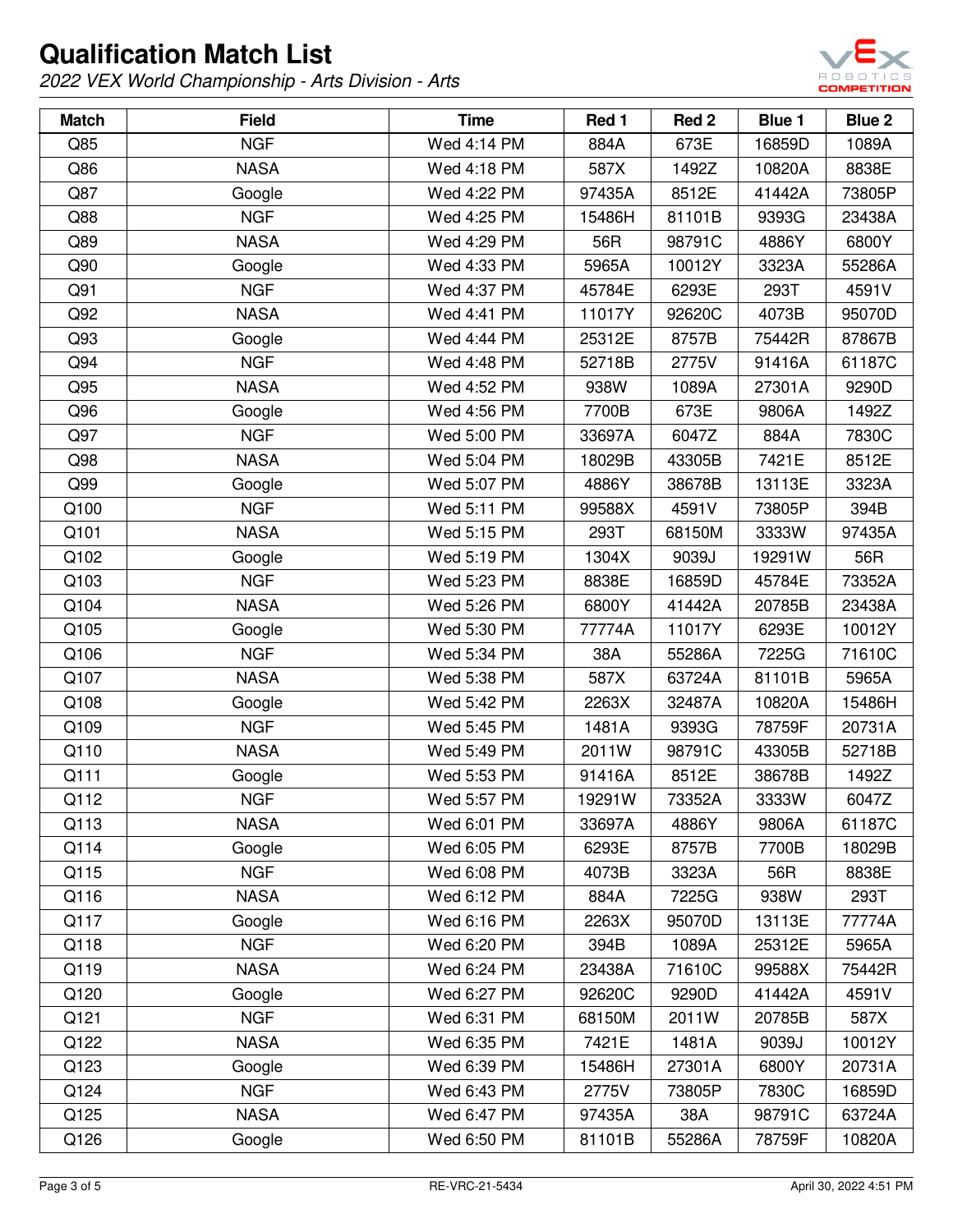

| <b>Match</b> | <b>Field</b> | <b>Time</b>  | Red 1  | Red 2  | <b>Blue 1</b> | Blue 2 |
|--------------|--------------|--------------|--------|--------|---------------|--------|
| Q127         | <b>NGF</b>   | Wed 6:54 PM  | 87867B | 45784E | 673E          | 11017Y |
| Q128         | <b>NASA</b>  | Wed 6:58 PM  | 9393G  | 32487A | 1304X         | 91416A |
| Q129         | Google       | Thu 8:15 AM  | 61187C | 41442A | 25312E        | 884A   |
| Q130         | <b>NGF</b>   | Thu 8:18 AM  | 9806A  | 2011W  | 2263X         | 19291W |
| Q131         | <b>NASA</b>  | Thu 8:22 AM  | 10012Y | 8838E  | 33697A        | 293T   |
| Q132         | Google       | Thu 8:26 AM  | 99588X | 43305B | 27301A        | 7700B  |
| Q133         | <b>NGF</b>   | Thu 8:30 AM  | 16859D | 587X   | 6047Z         | 92620C |
| Q134         | <b>NASA</b>  | Thu 8:34 AM  | 56R    | 23438A | 77774A        | 68150M |
| Q135         | Google       | Thu 8:38 AM  | 63724A | 15486H | 73352A        | 394B   |
| Q136         | <b>NGF</b>   | Thu 8:42 AM  | 45784E | 1492Z  | 81101B        | 8757B  |
| Q137         | <b>NASA</b>  | Thu 8:46 AM  | 75442R | 13113E | 97435A        | 20731A |
| Q138         | Google       | Thu 8:49 AM  | 38678B | 32487A | 98791C        | 2775V  |
| Q139         | <b>NGF</b>   | Thu 8:53 AM  | 78759F | 3323A  | 87867B        | 4591V  |
| Q140         | <b>NASA</b>  | Thu 8:57 AM  | 7830C  | 938W   | 673E          | 1481A  |
| Q141         | Google       | Thu 9:01 AM  | 52718B | 4886Y  | 6293E         | 9393G  |
| Q142         | <b>NGF</b>   | Thu 9:05 AM  | 5965A  | 6800Y  | 38A           | 8512E  |
| Q143         | <b>NASA</b>  | Thu 9:09 AM  | 20785B | 3333W  | 95070D        | 1089A  |
| Q144         | Google       | Thu 9:13 AM  | 9290D  | 55286A | 1304X         | 11017Y |
| Q145         | <b>NGF</b>   | Thu 9:17 AM  | 18029B | 9039J  | 4073B         | 7225G  |
| Q146         | <b>NASA</b>  | Thu 9:21 AM  | 7421E  | 10820A | 71610C        | 73805P |
| Q147         | Google       | Thu 9:24 AM  | 293T   | 91416A | 7700B         | 75442R |
| Q148         | <b>NGF</b>   | Thu 9:28 AM  | 25312E | 2775V  | 45784E        | 78759F |
| Q149         | <b>NASA</b>  | Thu 9:32 AM  | 43305B | 23438A | 8757B         | 13113E |
| Q150         | Google       | Thu 9:36 AM  | 77774A | 92620C | 9806A         | 9393G  |
| Q151         | <b>NGF</b>   | Thu 9:40 AM  | 8512E  | 87867B | 15486H        | 19291W |
| Q152         | <b>NASA</b>  | Thu 9:44 AM  | 98791C | 41442A | 27301A        | 673E   |
| Q153         | Google       | Thu 9:48 AM  | 9290D  | 394B   | 7830C         | 8838E  |
| Q154         | <b>NGF</b>   | Thu 9:52 AM  | 4591V  | 95070D | 7225G         | 5965A  |
| Q155         | <b>NASA</b>  | Thu 9:55 AM  | 73805P | 52718B | 938W          | 4073B  |
| Q156         | Google       | Thu 9:59 AM  | 71610C | 16859D | 9039J         | 3333W  |
| Q157         | <b>NGF</b>   | Thu 10:03 AM | 6047Z  | 63724A | 38678B        | 7421E  |
| Q158         | <b>NASA</b>  | Thu 10:07 AM | 6293E  | 33697A | 38A           | 587X   |
| Q159         | Google       | Thu 10:11 AM | 3323A  | 61187C | 1481A         | 99588X |
| Q160         | <b>NGF</b>   | Thu 10:15 AM | 68150M | 884A   | 32487A        | 6800Y  |
| Q161         | <b>NASA</b>  | Thu 10:19 AM | 1492Z  | 2263X  | 55286A        | 56R    |
| Q162         | Google       | Thu 10:23 AM | 81101B | 97435A | 1089A         | 10012Y |
| Q163         | <b>NGF</b>   | Thu 10:27 AM | 10820A | 1304X  | 4886Y         | 20785B |
| Q164         | <b>NASA</b>  | Thu 10:30 AM | 20731A | 18029B | 2011W         | 11017Y |
| Q165         | Google       | Thu 10:34 AM | 73352A | 7700B  | 9290D         | 77774A |
| Q166         | <b>NGF</b>   | Thu 10:38 AM | 25312E | 673E   | 9039J         | 38678B |
| Q167         | <b>NASA</b>  | Thu 10:42 AM | 4591V  | 938W   | 8512E         | 3333W  |
| Q168         | Google       | Thu 10:46 AM | 99588X | 38A    | 92620C        | 2775V  |